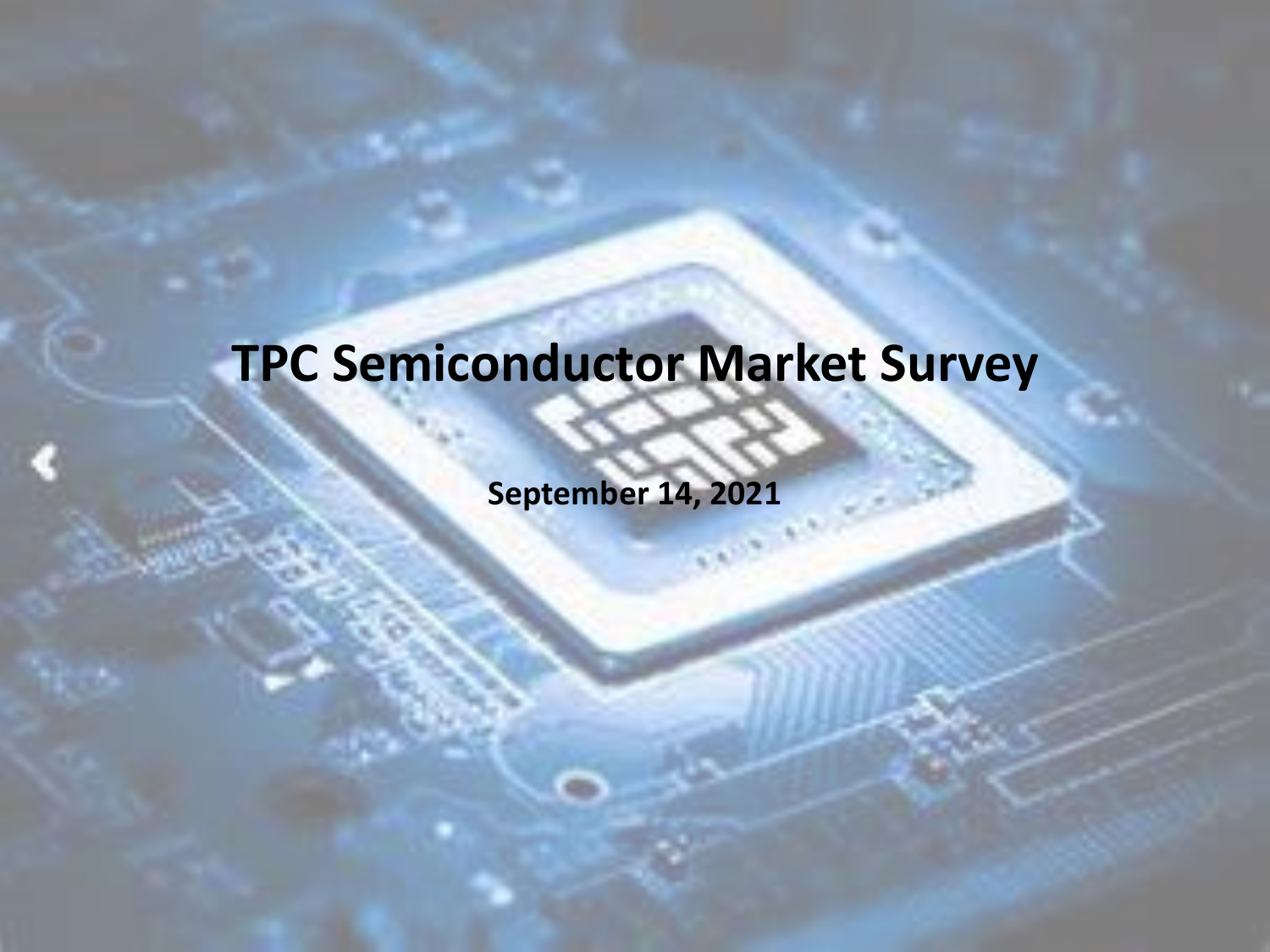### TPC August 2021 Survey Summary

*Survey Date: 9/3-9/7 Respondents: ~9,500 Location: Worldwide (~80% Asia) Who: Active Electronics Industry Professionals Response Composition (multiple choices): Industrial 39%, Auto 20%, Comm 20%, Computing 20%, Mobile 32%, Data Ctr 18%, Other 15%*

- We recently completed our monthly survey (~9,500 respondents) which saw decreases in both C3Q21 and C4Q21 growth as well as weakening seasonality expectations. The bookings outlook for C3Q and C4Q also declined vs. last month.
- Based on the past 2 months of more negative growth outlook, one might look at the data as an early indicator of a rolling over in demand. However, we point to the majority of responses still seeing growth in both C3Q as well as the 2<sup>nd</sup> half seasonality expectations being higher than in previous years. Finally, our "ground level" checks still point to robust demand with very little inventory growth.
- The survey showed a growth outlook for C3Q21 weakening vs. last month with 47% expecting g/g growth vs. 49% previously and 15% see it as weaker vs. 12% last month. The C4Q outlook decreased with only 5% expecting q/q growth vs. 7% previously; while 54% see it as weaker vs. 51% last month.
- The survey showed a decrease in bookings outlook for C3Q21 with 16% expecting improving bookings vs. C2Q compared to 18% last month; while 31% now expect weaker bookings vs. 28% last month. Bookings outlook for C4Q21 also weakened with 6% expecting improving bookings vs. C3Q compared to 9% last month; while 61% now expect weaker bookings vs. 57% last month. For reference, general WW book to bills are still in the 1.10-1.25 range.
- Backlog cancellation expectations (slide 7) has shown increases in cancellations over the past 3 months. Inventories (slide 9) has also shown a steady increase for both C3Q and C4Q.
- Availability of DRAM and NAND weakened slightly, while capacitors and microcontrollers improved.
- Pricing has been on a trend of increasing due to tighter product availability, with C3Q responses indicating continued increases in pricing.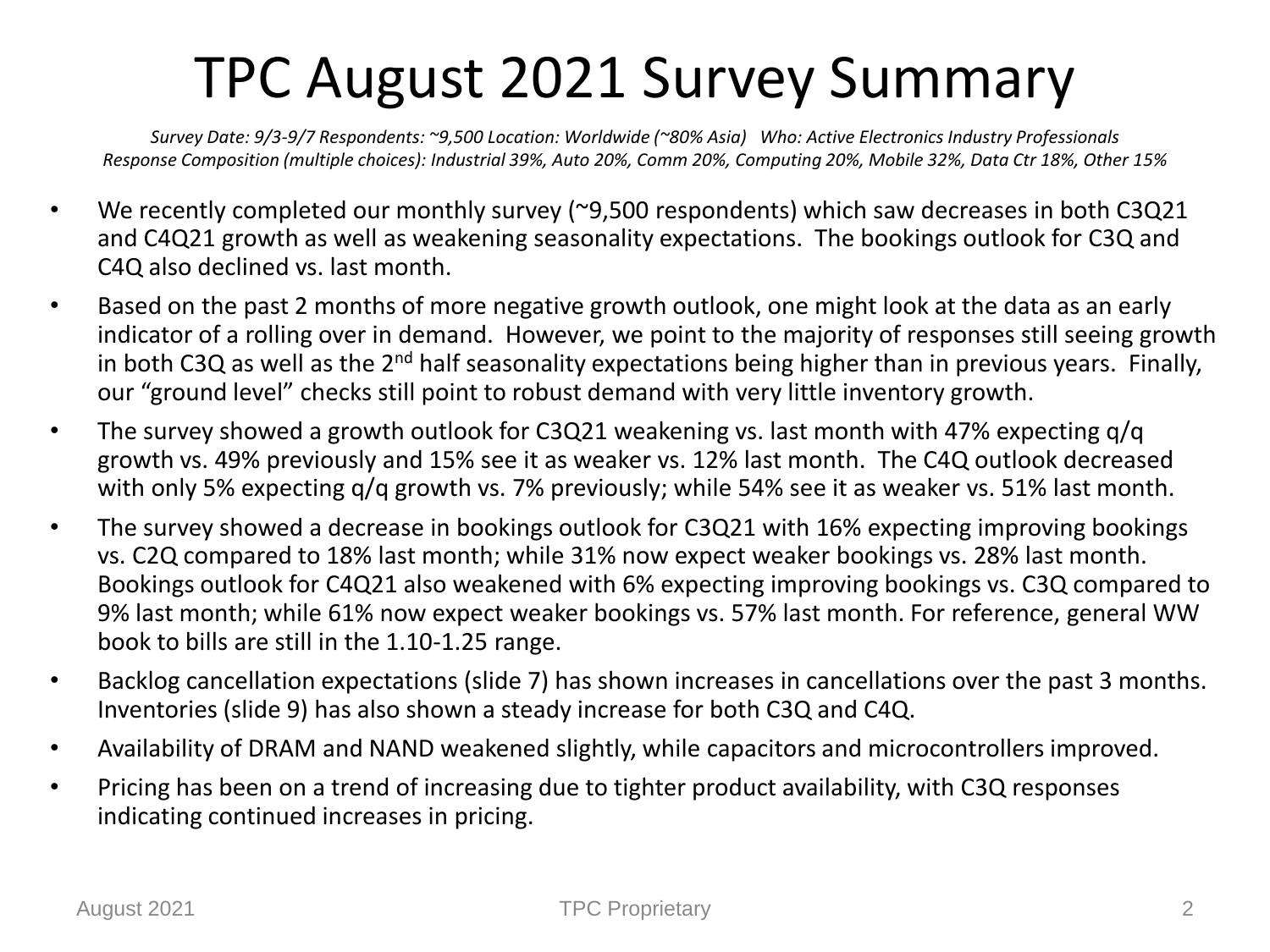#### Q/Q Demand Growth Outlook

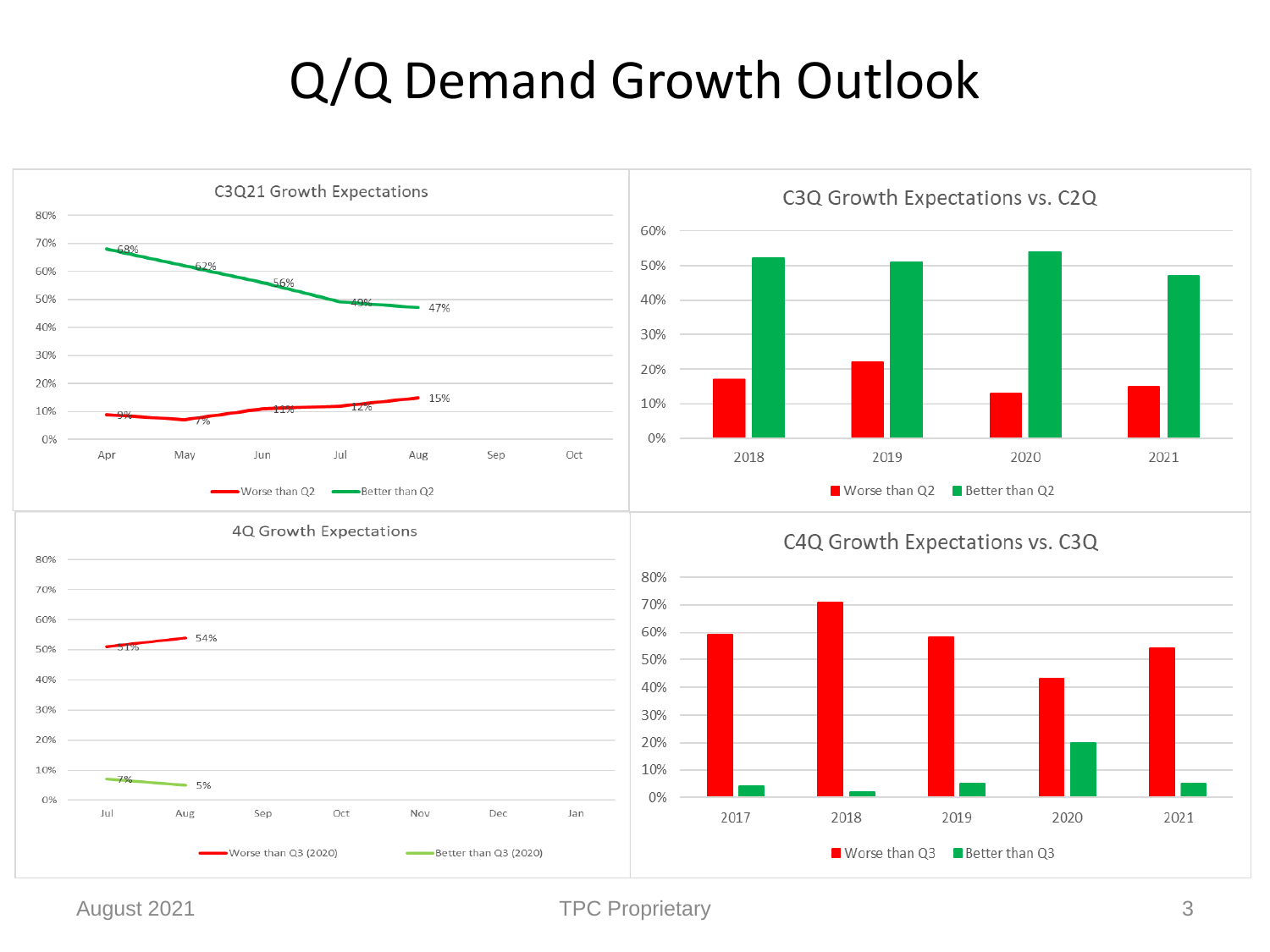#### Q/Q Seasonality Expectations

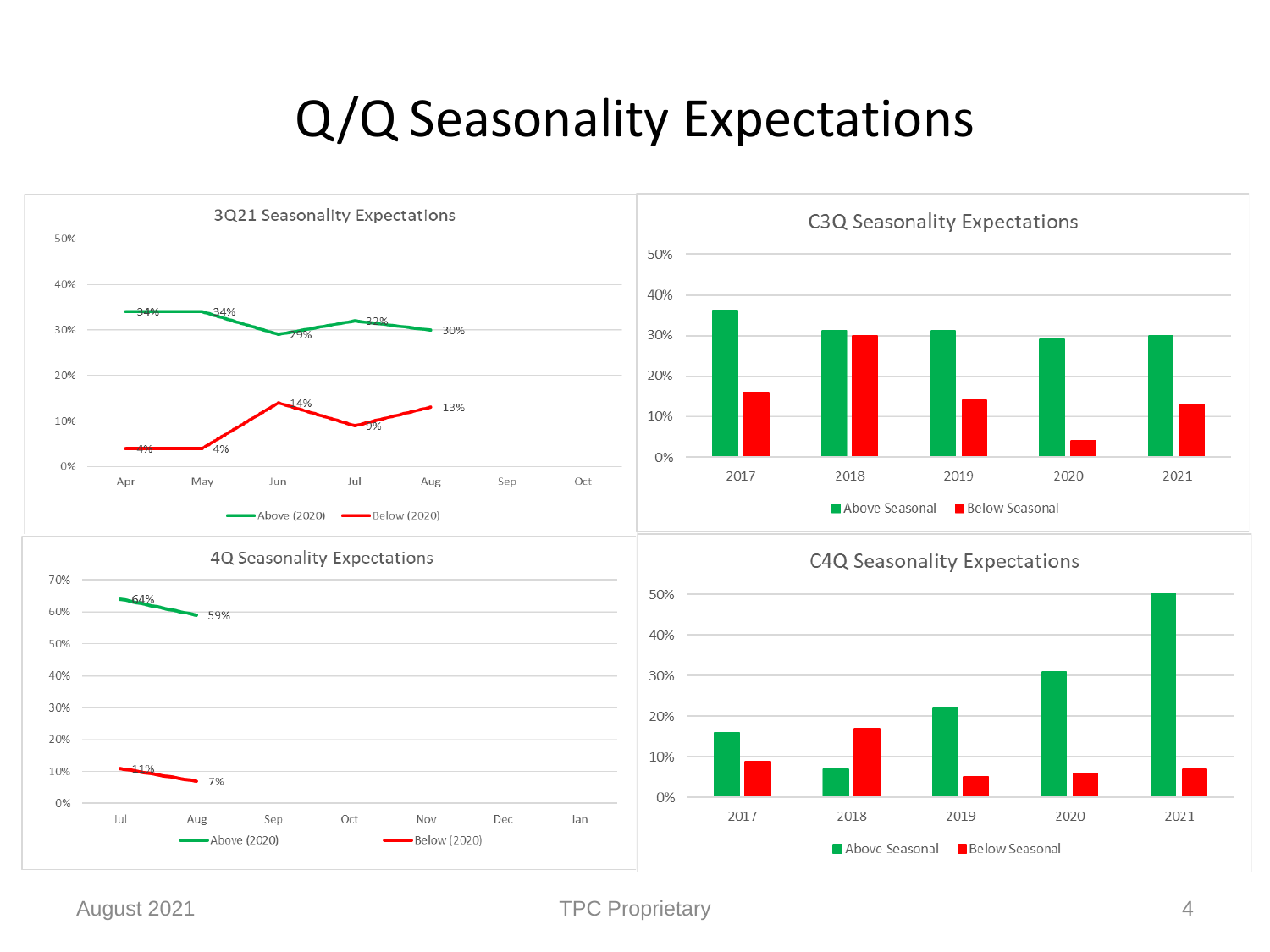## Q/Q Bookings Growth Expectations



August 2021 **TPC Proprietary** 5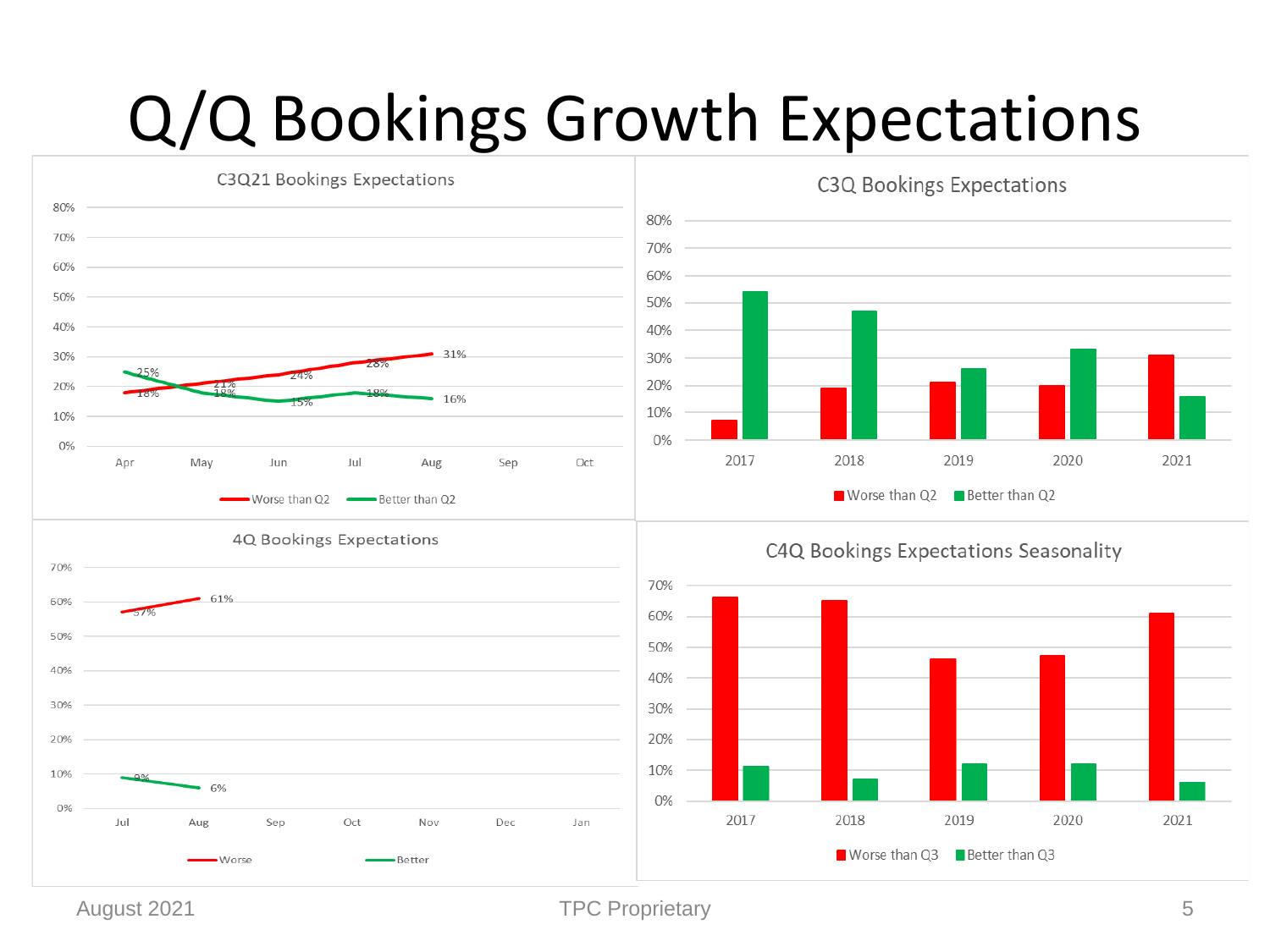## Book to Bill History & Trends

(Calendar quarters)

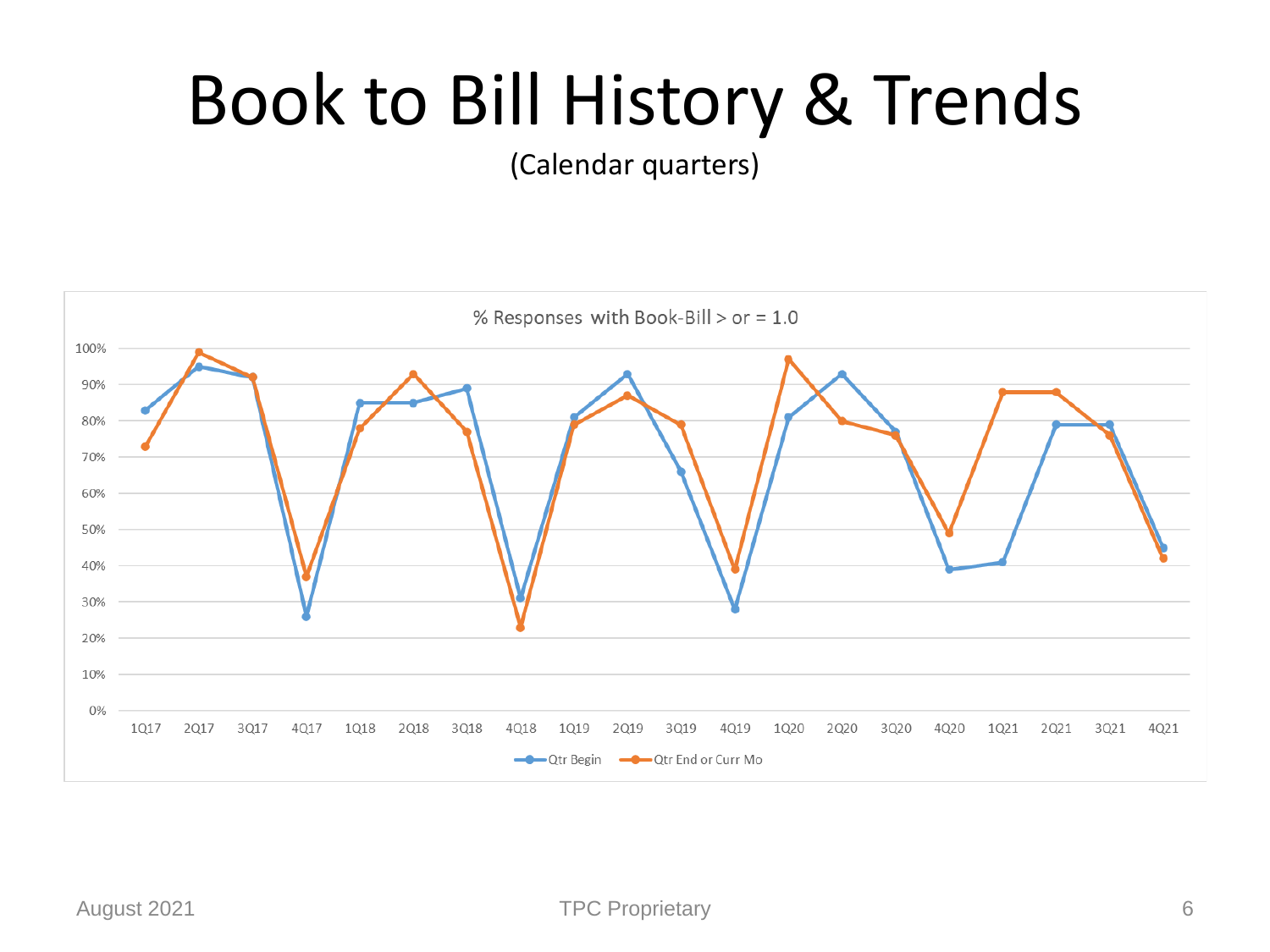#### Backlog Order Cancellations vs. 30 Days Ago

(Delta between increasing and decreasing cancellations – Higher % is more positive)

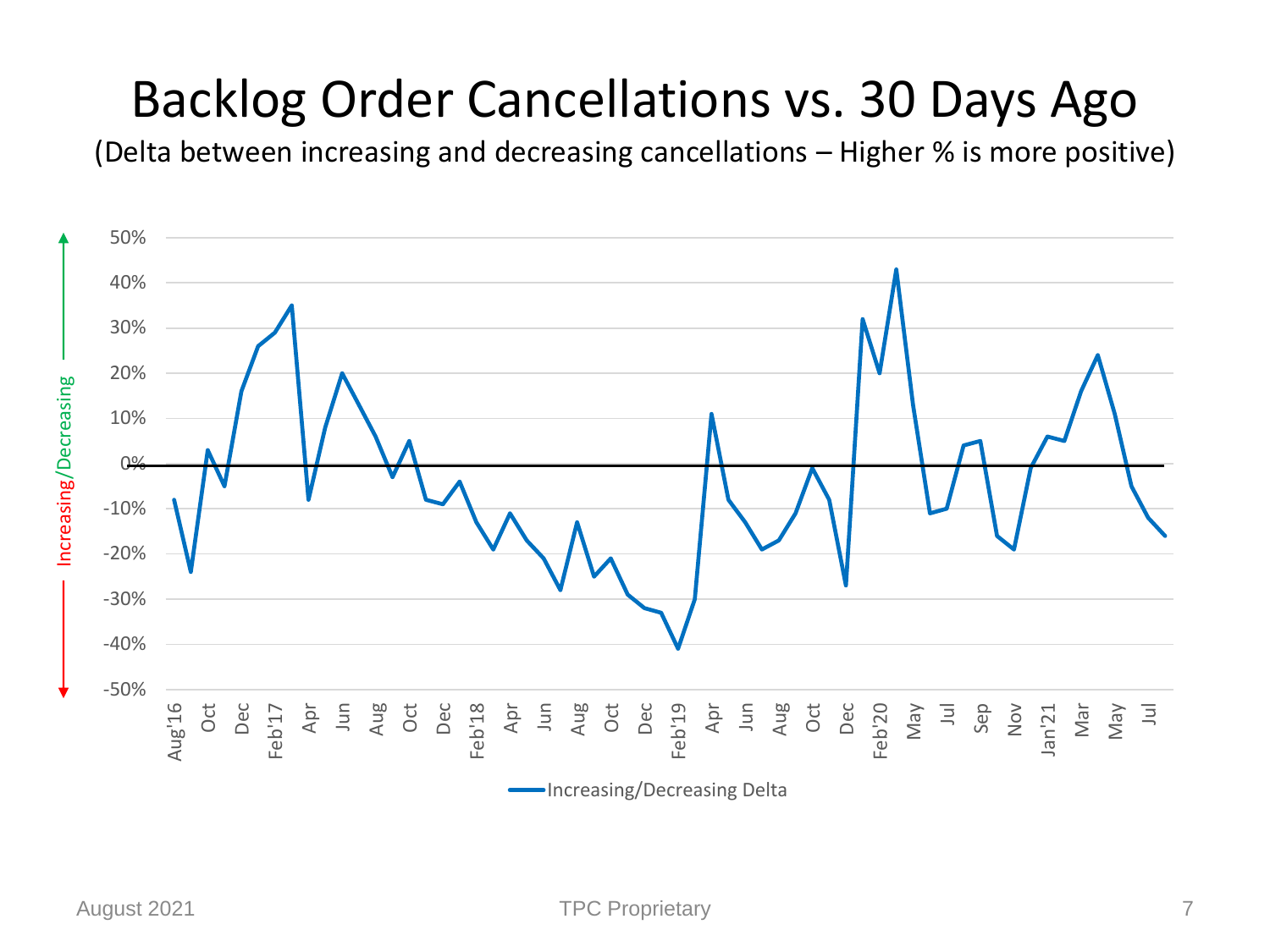## Inventory Status

(Using a scale of 1 to 5 with 1 being extremely low inventory, 3 being the normal amount, and 5 being extremely high; how do you view inventory levels for the following products?)

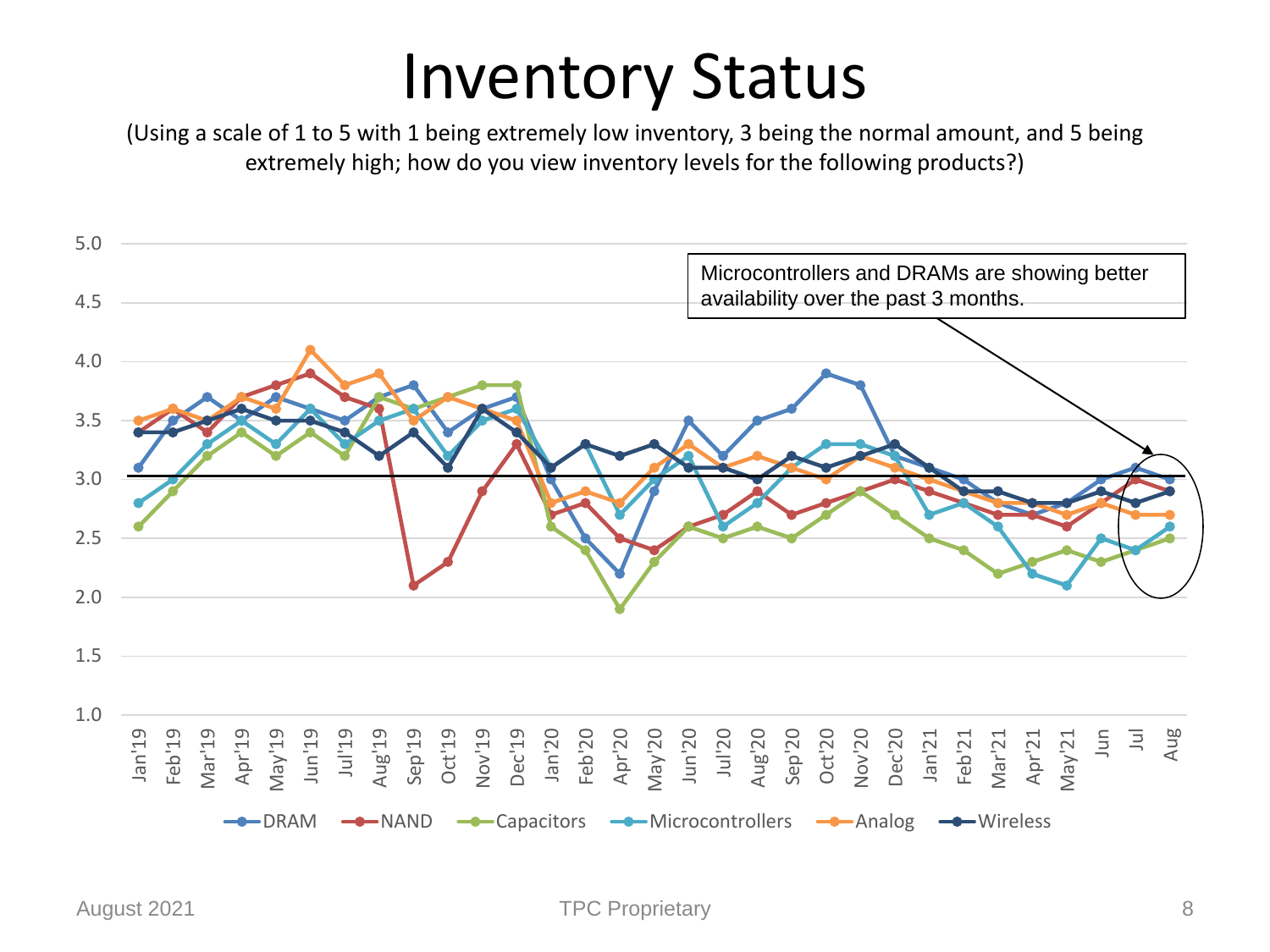## Q/Q Inventory Growth

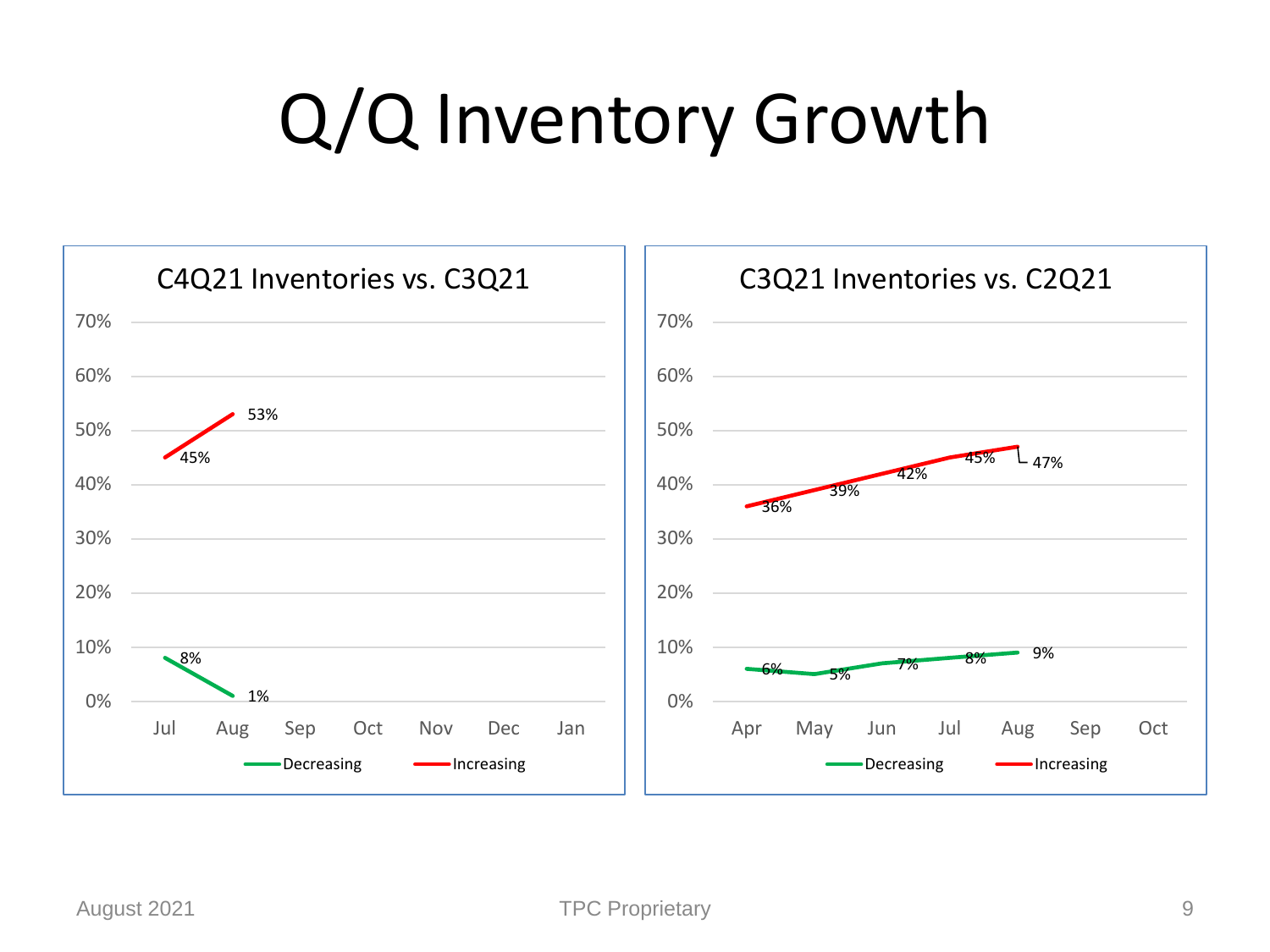# Q/Q Pricing Trends